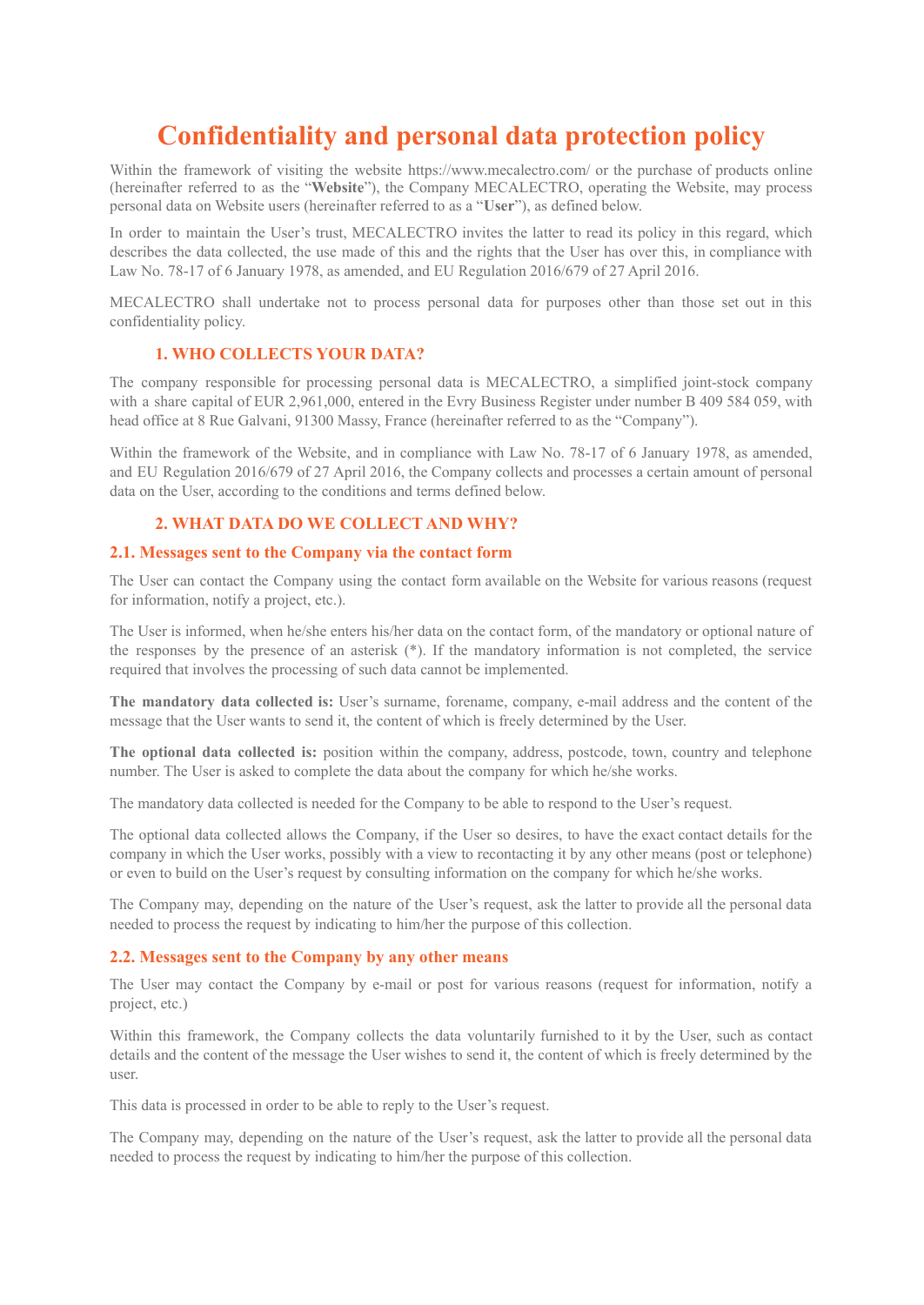# **2.3 Account creation**

The User can create an account on the Company's Website in order to place orders more easily.

Within this framework, the Company collects the data voluntarily furnished to it by the User, by giving his/her consent, namely: identity (surname, forename, title), postal address, e-mail address, telephone number, password, and username.

#### **2.4 Online sales**

Within the framework of the order(s) placed on the Website by the User without creating an account, the Company is called on to process Users' personal data in order to deliver the order(s) to them.

Within this framework, the company collects the following personal data: identity (surname; forename, title), company name, postal address, e-mail address, and telephone number.

This data is necessary in order to process the User's order(s) and to ensure the management of his/her deliveries, complaints, returns and refunds in a secure and efficient manner.

The data relating to the orders and payments gathered within the framework of the aforementioned objective will also, under certain conditions and limits, be used for analysis purposes, and for detecting fraud and theft linked to online sales, and to comply with the applicable laws.

## **2.5. Canvassing**

In as far as the User expressly consents to this, the Company uses his/her e-mail address to send its promotional offers and its newsletters by e-mail.

## **3. WHAT JUSTIFIES THE PROCESSING OF YOUR DATA?**

#### **3.1 Messages sent to the Company via the contact form**

The company collects the User's personal data to perform the processing relating to the messages sent to it by the User via the contact form (Clause 2.1) only if the latter has given his/her consent by ticking the *"I accept the terms of the Confidentiality policy"* box.

When the User sends the Company a message by any other means (Clause 2.2), the User is deemed to have given his/her consent to the processing of the data with which he/she has spontaneously provided the Company.

The User may withdraw his/her consent at any time by sending a request in this regard to the following address:

By e-mail: rgpd@mecalectro.com

Or by post: MECALECTRO, 8 Rue Galvani, 91300 Massy, France.

The User's withdrawal of consent shall only apply to the future and shall not challenge the lawfulness of the processing performed prior to the withdrawal of consent. In addition, the withdrawal of consent may make it impossible for the Company to reply to the messages sent by the User.

#### **3.2 Account creation**

The Company collects the User's personal data within the framework of the User creating an account (Clause 2.3). In creating an account, the User gives his/her consent by ticking the *"I accept the terms of the Confidentiality policy"* box.

The User may withdraw his/her consent at any time and request his/her account be deleted by sending a request in this regard to the following address:

By e-mail: rgpd@mecalectro.com

Or by post: MECALECTRO, 8 Rue Galvani, 91300 Massy, France.

The User's withdrawal of consent shall only apply to the future and shall not challenge the lawfulness of the processing performed prior to the withdrawal of consent. In addition, the withdrawal of consent may lead to the user's account being deleted.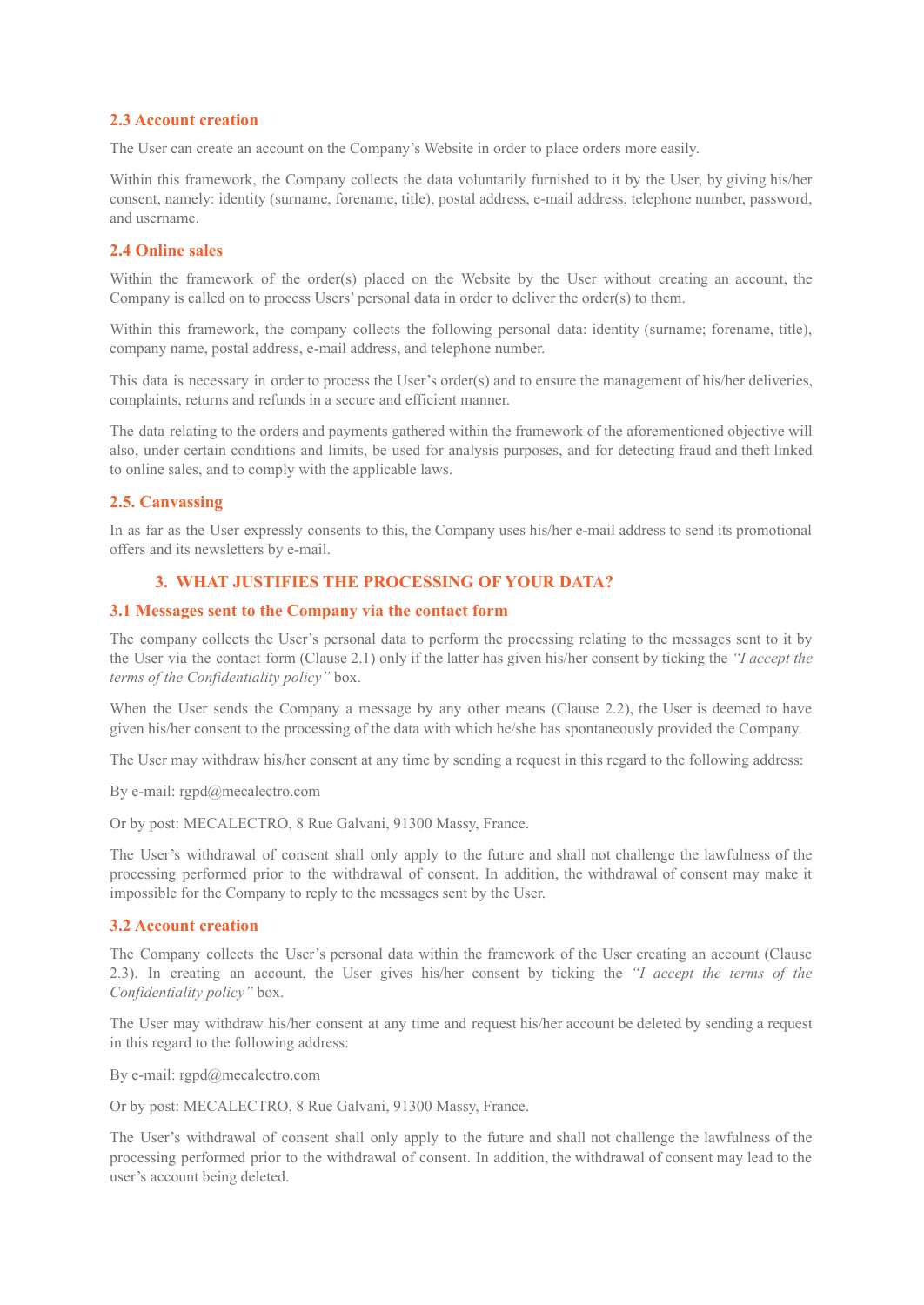# **3.3 Online sales**

When the User places an order on the Website without creating an account (Clause 2.4), his/her personal data must be processed in order to execute the contract and fulfil any obligation deriving therefrom, whether relating to an order, a payment or the use of other services provided by the Company or third parties.

# **3.4. Canvassing**

The processing relating to canvassing (Clause 2.5) requires clear consent from the user by ticking the *"I wish to receive the Mecalectro newsletter"* box.

The User may withdraw his/her consent at any time, either by clicking on the link provided for this purpose in every canvassing e-mail received from the Company, or by sending a request in this regard to the following address:

By e-mail: rgpd@mecalectro.com

Or by post: MECALECTRO, 8 Rue Galvani, 91300 Massy, France.

The User's withdrawal of consent shall only apply to the future and shall not challenge the lawfulness of the processing performed prior to the withdrawal of consent.

# **4. TO WHOM DO WE PROVIDE YOUR DATA?**

The Company receives all the data collected and processed under its responsibility. Only duly authorized staff of the Company may have knowledge thereof.

The sub-contractors listed in Clause 5 below may have access to the data in order to provide the services incumbent on them but can in no event perform any other data processing operation, such as a modification or use for purposes other than this.

# **5. WHO ARE OUR SUB-CONTRACTORS?**

The Company has recourse to various sub-contractors, whose respective assignments are to host the Website databases, provide Website maintenance and provide the order payment module.

The Company guarantees that its sub-contractors present sufficient guarantees as to the implementation of appropriate technical and organizational measures so that the processing meets the requirements of the EU Regulation 2016/679 and the [French] Data Protection Law.

The sub-contractors may themselves be authorized to sub-contract all or part of their operations, subject to strict compliance with the provisions of Article 28 of EU Regulation 2016/679 and the provisions of this confidentiality policy.

In its capacity as the controller, the Company remains the User's sole point of contact.

# **6. WHAT ARE YOUR RIGHTS?**

In accordance with the regulations in force, all Users have rights with regard to their personal data.

To exercise these rights, the User must send a request specifying in the subject of his/her letter or e-mail that this concerns a request for information, or a complaint relating to his/her personal data and will retain proof of the receipt of his/her request.

Any request in this regard must be sent either:

By e-mail: [rgpd@mecalectro.com](mailto:rgpd@mecalectro.com)

Or by post: MECALECTRO, 8 Rue Galvani, 91300 Massy, France.

The Company reserves the right to request a copy of the identity document for the person concerned in order to prevent any fraud and/or unlawful access to the data.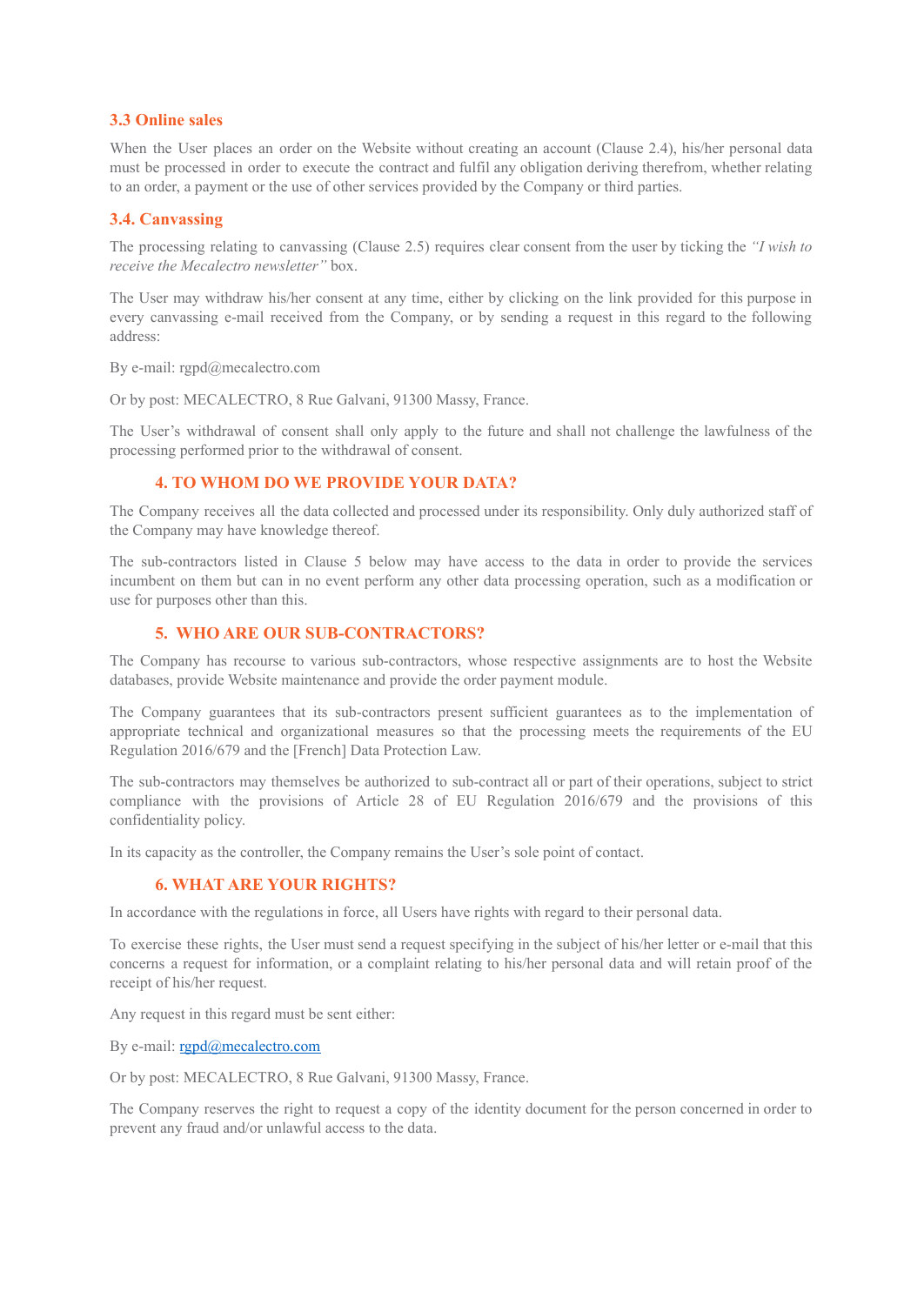However, some personal data may be exempt from such requests under certain circumstances, for example, if it infringes the rights and freedoms of third parties. If an exception applies, the Company will inform the User of this when responding to his/her request.

## **6.1. Right of access, right to object, to restriction, to erasure and to rectification of data**

In accordance with the regulations in force, the user has the right:

- To access any of his/her personal data items held by the Company;
- To update any of his personal data items that is not up to date or is incorrect;
- To restrict the way in which the Company processes his/her personal data;
- To request the Company provide him/her with a copy of any item of his/her personal data that it holds;
- To object to the use of his/her personal data.

## **6.2. Right to data portability**

Every User has the right to the portability of his/her data, which must be returned to him/her in a structured, currently used format, legible by computer, if he/she so desires.

The User can only request this right to portability with regard to the data he/she has actively and consciously declared or that has been generated by his/her activity, to the exclusion of all other data that is calculated, derived or inferred from the data he/she has provided. In addition, only the data processed in an automated fashion and collected on the basis of consent, or the execution of a contract are concerned by this right.

The Company reserves the right to not meet the User's request in as far as the data concerned by his/her request does not meet the aforementioned conditions.

For all the data not meeting the aforementioned criteria, the User can only exercise the rights set out in the previous clause (6.1)

The Company will not form an obstacle to the provision of the data concerned by the right to portability to another controller, either through the User or directly when this proves technically possible. In the event the direct transmission of data to another controller would not be technically possible, the Company will inform the User of this and suggest an alternative solution.

Th Company shall not be responsible for the processing performed by the User on the data resulting from the right to portability once the latter has recuperated this. The Company shall no longer be responsible for the processing performed by the company having recuperated the User's data following a request made by the latter in this regard.

#### **6.3. Right to formulate anticipatory directives**

In accordance with the regulations in force, the User providing his/her personal data may formulate anticipatory directives on the use of his/her data after his/her death (for example: conservation, deletion, disclosure). The User can modify or withdraw his/her instructions at any time.

#### **6.4. Right to lodge a complaint with the CNIL**

The User is informed of his/her right to lodge a complaint with the competent control body (the CNIL in France: www.cnil.fr), in the event of non-compliance with the legal and statutory provisions by the Company or its sub-contractors within the framework of managing his/her personal data.

# **7. FOR HOW LONG DO WE KEEP YOUR DATA?**

## **7.1. Messages sent to the Company**

The data collected within the framework of messages of any kind sent by the User to the Company (Clauses 2.1 and 2.2) shall be kept by the Company for the period strictly necessary to process the User's request.

If applicable, depending on the nature of the request sent by the User, the data provided may be kept in an intermediate archive for a period of five (5) years strictly for the purposes of guarding against any dispute with the User, to the exclusion of any other purpose. This period corresponds to the common legal prescription period.

#### **7.2 Account creation data**